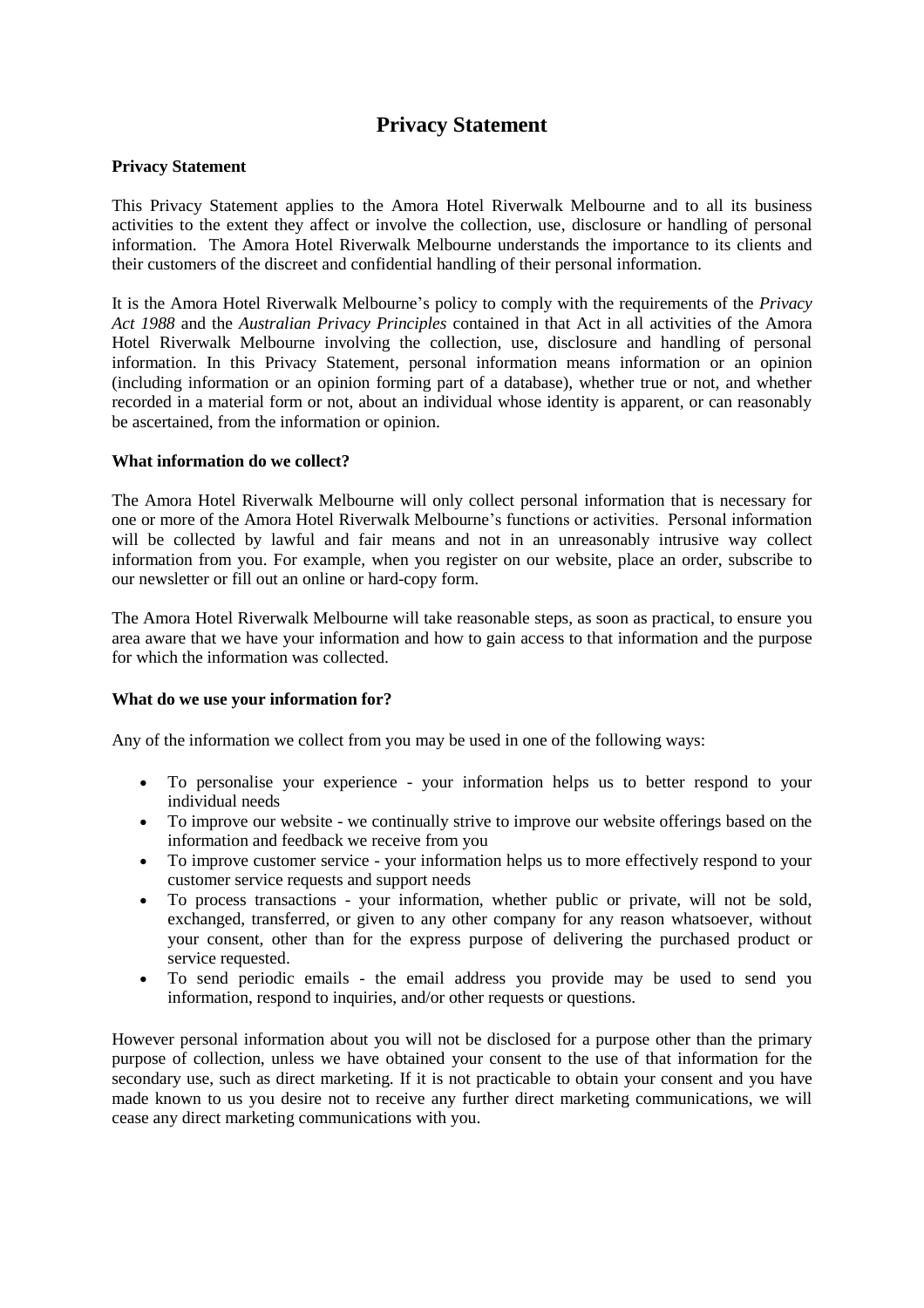# **How do we protect your information?**

The Amora Hotel Riverwalk Melbourne will take reasonable steps to protect the personal information it holds from misuse and loss and from unauthorised access, modification or disclosure. We will take reasonable steps to destroy or permanently de-identify personal information if it is no longer needed for any purpose for which the information may be used or disclosed under the *Australian Privacy Principles*.

We implement a variety of security measures to maintain the safety of your personal information when you place an order or enter, submit, or we access your personal information. We offer the use of a secure server. All supplied sensitive/credit information is transmitted via Secure Socket Layer (SSL) technology and then encrypted into our Database to be only accessed by those authorised with special access rights to our systems and are required to keep the information confidential. After a transaction, your private information (credit cards, social security numbers, financials, etc.) will not be stored on our servers.

# **Data Quality**

The Amora Hotel Riverwalk Melbourne will take reasonable steps to make sure that the personal information we collect, use or disclose is accurate, is complete and up-to-date.

# **Cookies**

Cookies are small files that a site or its service provider transfers to your computer's hard drive through your Web browser (if you allow it) that enables the sites or service providers systems to recognise your browser and capture and remember certain information. We use cookies to compile aggregate data about site traffic and site interaction so that we can offer better site experiences and tools in the future. We may contract with third-party service providers to assist us in better understanding our site visitors. These service providers are not permitted to use the information collected on our behalf except to help us conduct and improve our business. If you prefer, you can choose to have your computer warn you each time a cookie is being sent, or you can choose to turn off all cookies via your browser settings. Like most websites, if you turn your cookies off, some of our services may not function properly. However, you can still place orders over the telephone or by contacting customer service.

## **Do we disclose any information to outside parties?**

All personal information held by us cannot be accessed, except to the extent outlined by the *Australian Privacy Principles* and you will be an opportunity to correct any inaccuracies or out-ofdate information. Occasionally, at our discretion, we may include or offer third party products or services on our website. These third-party sites have separate and independent privacy policies. We therefore have no responsibility or liability for the content and activities of these linked sites. Nonetheless, we seek to protect the integrity of our site and welcome any feedback about these sites.

We do not sell, trade, or otherwise transfer to outside parties your personally identifiable information.

We may also release your information when compelled by law, enforce our site policies, or protect ours or other rights, property, or safety.

## **Identifiers**

The Amora Hotel Riverwalk Melbourne will not use tax file numbers or other government-issued identifiers, other than the ABN to identify a record of personal information relating to an individual.